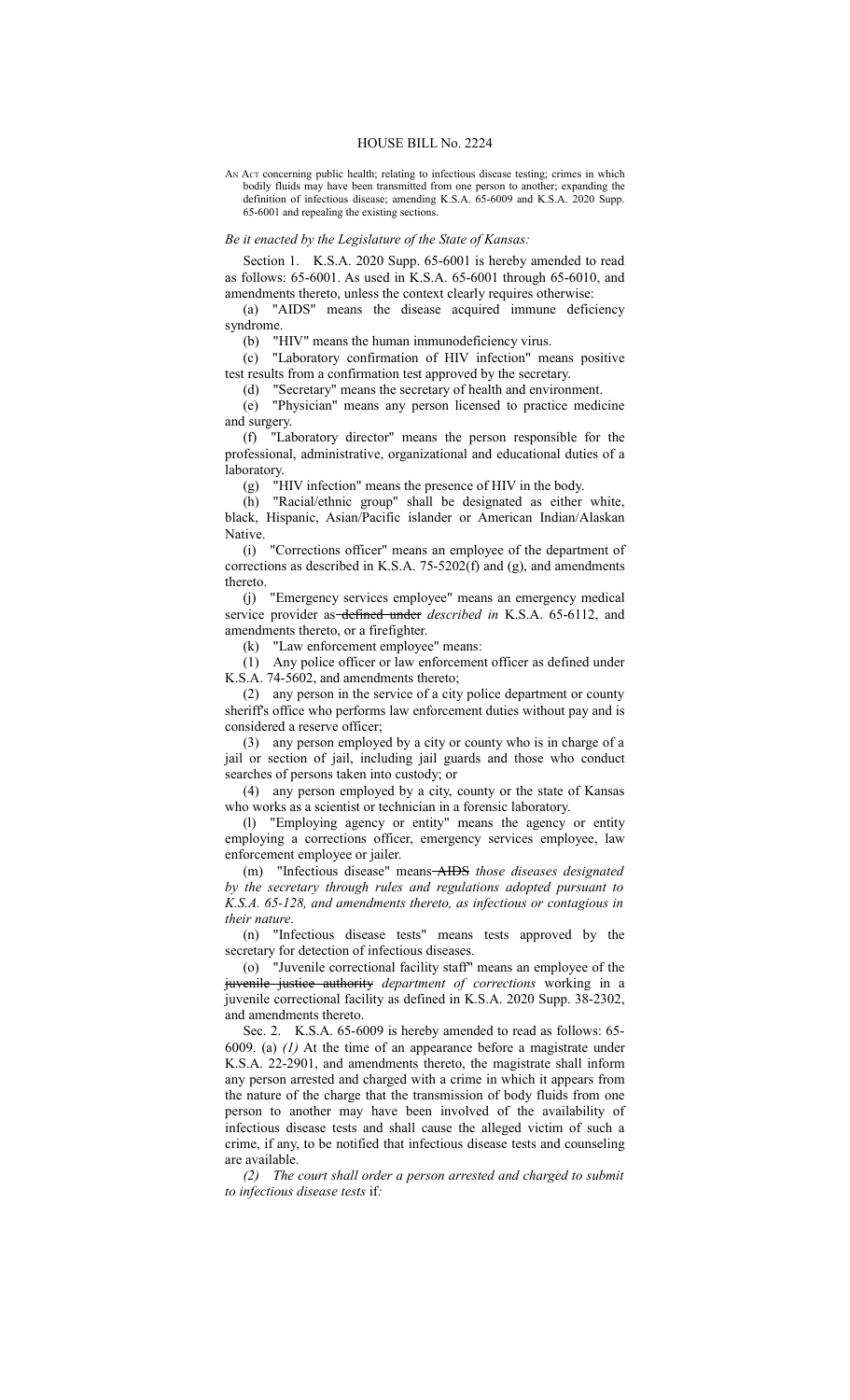*(A)* The victim of the crime or the county or district attorney requests the court to order infectious disease *such* tests of the alleged offender or if the person arrested and charged with a crime stated*; or*

*(B) such person stated they had an infectious disease or were infected with an infectious disease, or used words of like effect,* to the law enforcement officer making such arrest-that the person arrested and charged with the crime has an infectious disease or is infected with an infectious disease, or used words of like effect, the court shall order the arrested person to submit to infectious disease tests.

*(3)* Testing for infectious disease shall occur not later than 48 hours after the alleged offender appears before a magistrate under K.S.A. 22-2901, and amendments thereto. The results of any test obtained under this section shall be inadmissible in any criminal or civil proceeding. The court shall also order the arrested person to submit to follow-up tests for infectious diseases as may be medically appropriate.

(b) Upon conviction of a person for any crime which *that* the court determines from the facts of the case involved or was likely to have involved the transmission of body fluids from one person to another, the court: (1) May order the convicted person to submit to infectious disease tests; or (2) shall order the convicted person to submit to infectious disease tests if the victim of the crime or the parent or legal guardian of the victim, if the victim is a minor, requests the court to issue such order. If infectious disease tests are ordered under this subsection, the victim of the crime, if any, who is not a minor, shall designate a health care *healthcare* provider or counselor to receive such information on behalf of the victim. If the victim is a minor, the parent or legal guardian of the victim shall designate the health care *healthcare* provider or counselor to receive such information.

(c) The results of any infectious disease test ordered under subsection (a) shall be disclosed to the law enforcement officer making such arrest, the *arrested* person-arrested, the victim, the parent or legal guardian of the victim and such other persons as the court determines have a legitimate need to know the test result in order to provide for their protection. The results of any infectious disease test ordered under subsection (b) shall be disclosed to the court which ordered the test, the convicted person and to the person designated under subsection (b) by the victim or victims of the crime or by the parent or legal guardian of a victim if the victim is a minor. If an infectious disease test ordered under this section results in a positive reaction, the results shall be reported to the secretary of health and environment and to the secretary of corrections.

(d) As used in this section, infectious disease includes HIV and hepatitis B.

(e) The costs of any counseling and testing provided under this section shall be paid from amounts appropriated to the department of health and environment for that purpose. The court shall order the adjudicated *convicted* person to pay restitution to the department of health and environment for the costs of any counseling provided under this section and the costs of any test ordered or otherwise performed under this section.